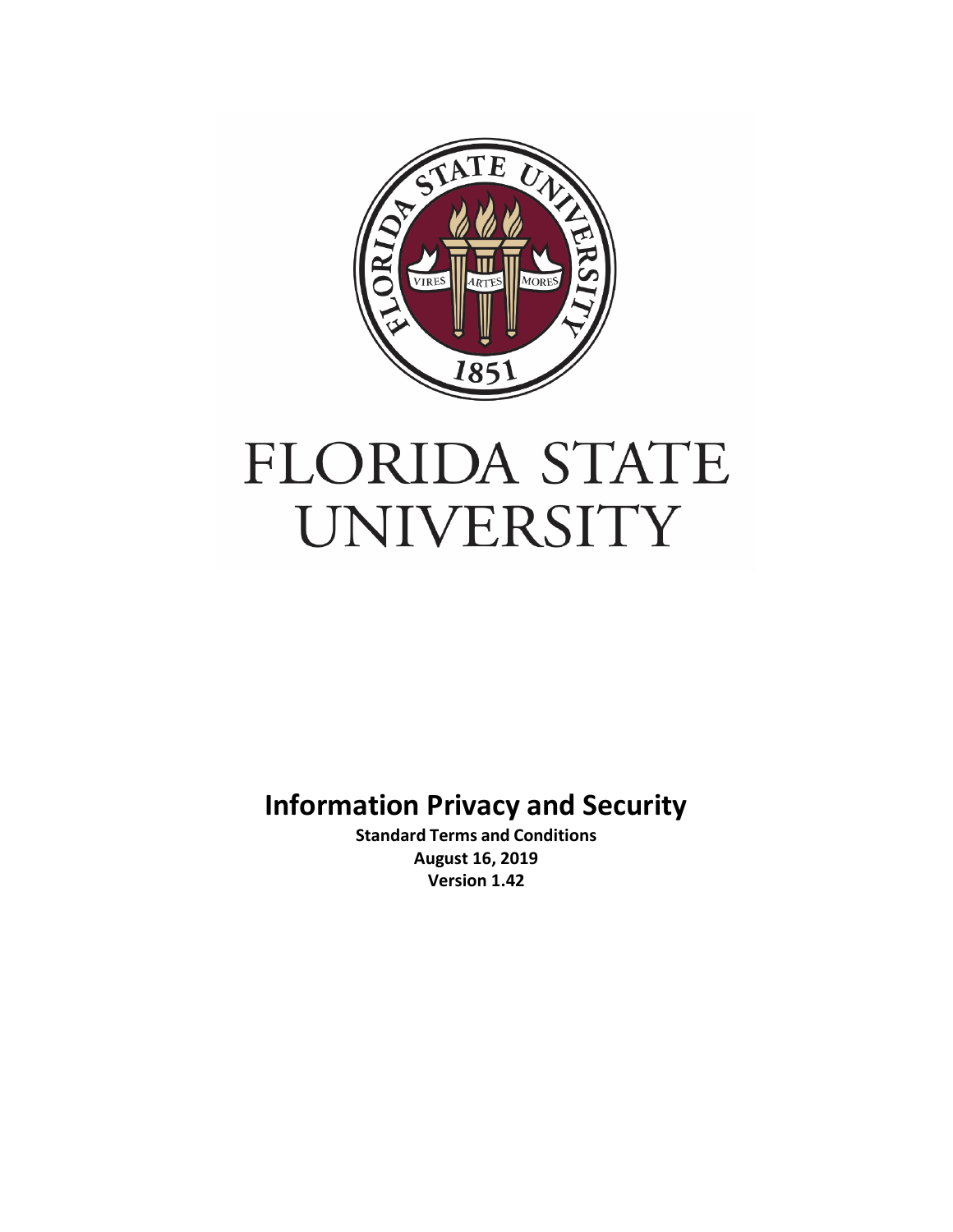The Information Security and Privacy standard Terms and Conditions contained herein are hereby incorporated in and attached to Agreements or Contracts by and between the Florida State University Board of Trustees (University) and **Contractor ("the Parties")** by reference. **Contractor** agrees to include all Terms and Conditions contained in this document in all subcontractor or agency contracts providing services under said Contract or Agreement. Capitalized terms in this document are defined in the current Florida State University policies.

# **I. OBSERVANCE OF LAWS AND REGULATIONS**

The **Contractor,** when applicable, will ensure, the data types defined in the agreement designated for transfer or collection as part of agreed upon services will be provided to, or on behalf of, the University in a fully compliant manner to enable the University to meet relevant requirements of all laws, regulations, and contractual requirements applicable to the University, including, but not limited to, the current versions of:

#### **Student Financial Aid Data**

- 1) Gramm-Leach‐Bliley Act (GLB) (15U.S.C. §§ 6801(b) and 6805(b)(2));
- 2) Federal Trade Commission Red Flags Rule;

# **Student Record Data**

3) Family Educational Rights and Privacy Act (FERPA) (20 U.S.C. § 1232g and 34 CFR Part 99);

**Contractor** agrees student education records are subject to the Family Educational Rights and Privacy Act (FERPA), 20 U.S.C. § 1232g and 34 CFR Part 99 and the regulations promulgated thereunder. Such records are considered confidential and are therefore protected. To the extent that **Contractor** has access to education records protected under this contract, **Contractor** acknowledges it will be considered a "school official," as that term is used in FERPA at 34 C.F.R. § 99.31(a)(1)(i)(B), and (ii), and agrees it will comply with the requirements in FERPA concerning the confidentiality and release of education records. In compliance with FERPA, **Contractor** agrees that it shall not use education records for any purpose other than in the performance of this contract.

#### **Personal Health Information**

- 4) Health Insurance Portability and Accountability Act of 1996 (HIPAA) Pub. L. 104–191, 110 Stat. 1936a);
- 5) Health Information Technology for Economic and Clinical Health (HITECH) Act of 2009;

**Contractor** agrees any transfer or collection of HIPAA and HITECH protected health information by or on behalf of a University Covered Component or Business Associate will be *governed under the provisions of a HIPAA Business Associates Agreement* between the University and the **Contractor**.

#### **Credit Card Data**

6) Payment Card Industry Data Security Standard (PCI DSS);

**Contractor** agrees to maintain a PCI DSS compliant environment if responsible for agreed upon credit card services for the University including the provisions of **Appendix B** in this document.

#### **Research Data**

- 7) International Traffic in Arms Regulations (ITAR);
- 8 ) Export Administration Regulations (EAR);
- 9) Controlled Unclassified Information in Nonfederal Systems and Organizations NIST Special Publication 800- 171;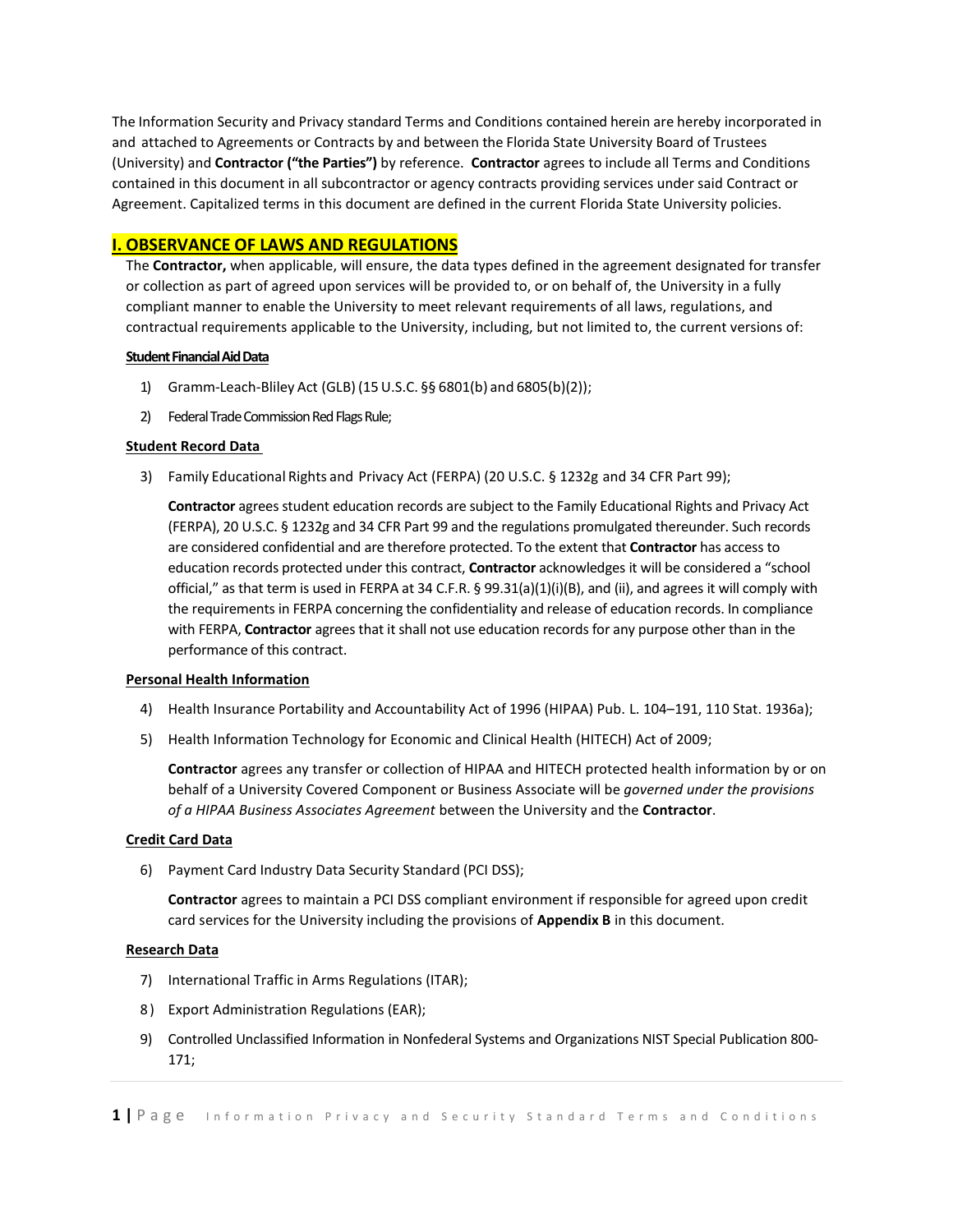#### **Email and Marketing Services**

10) The Controlling the Assault of Non-Solicited Pornography and Marketing Act of 2003 (CAN-SPAM Act)

**Contractor** agrees to meet CAN-SPAM Act provisions upon any agreed upon services involving email communication services to prospective students or marketing University events.

#### **General Data Protection Regulation (In combination with Appendix A -Data Processing Agreement)**

11) European General Data Protection Regulation (GDPR) (EU 2016/679) for select data collected or transferred from the European Economic Area;

**Contractor** agrees any transfer or collection of GDPR protected personal information by or on behalf of the University will be governed under the provisions of the GDPR Data Processor Agreement **(Appendix A)** between the University and the **Contractor.**

#### **Personal Information as Defined in Florida Statutes**

12) Florida Information Protection Act, Florida Statute 501.171.

# **II. COMPLIANCE WITH FAIR INFORMATION PRACTICE PRINCIPLES**

**Contractor** will post a notice of an entity's privacy practices prior to the collection of personally identifiable information on any public websites utilized as part of the contracted services. A privacy notice must:

- 1) Include a legitimate name and physical address of the entity collecting the data;
- 2) Identify the type of data collected;
- 3) Describe how the collected data will be used;
- 4) Describe any potential disclosure of personal information to third-parties, or, by third parties;
- 5) Describe any potential secondary use of personal information.

# **III. DISCLOSURE OF DATA**

- A. Except as otherwise expressly prohibited by law, **Contractor** will:
	- 1) Immediately notify the University of any subpoenas, warrants, or other legal orders, demands or requests received by **Contractor** seeking University Data;
	- 2) Consult with the University regarding its response;
	- 3) Cooperate with the University's reasonable requests in connection with efforts by the University to intervene and quash or modify the legal order, demand or request;
	- 4) Upon the University's request, provide the University with a copy of its response.
- B. If the University receives a subpoena, warrant, public records request, or other legal order, demand or request seeking University Data maintained by **Contractor**, the University will promptly provide a copy to **Contractor**. **Contractor** will promptly supply the University with copies of data required for the University to respond and will cooperate with the University's reasonable requests in connection with its response.

# **IV. SAFEGUARD STANDARD**

A. **Contractor**shall implement, maintain and use appropriate administrative, technical and physical security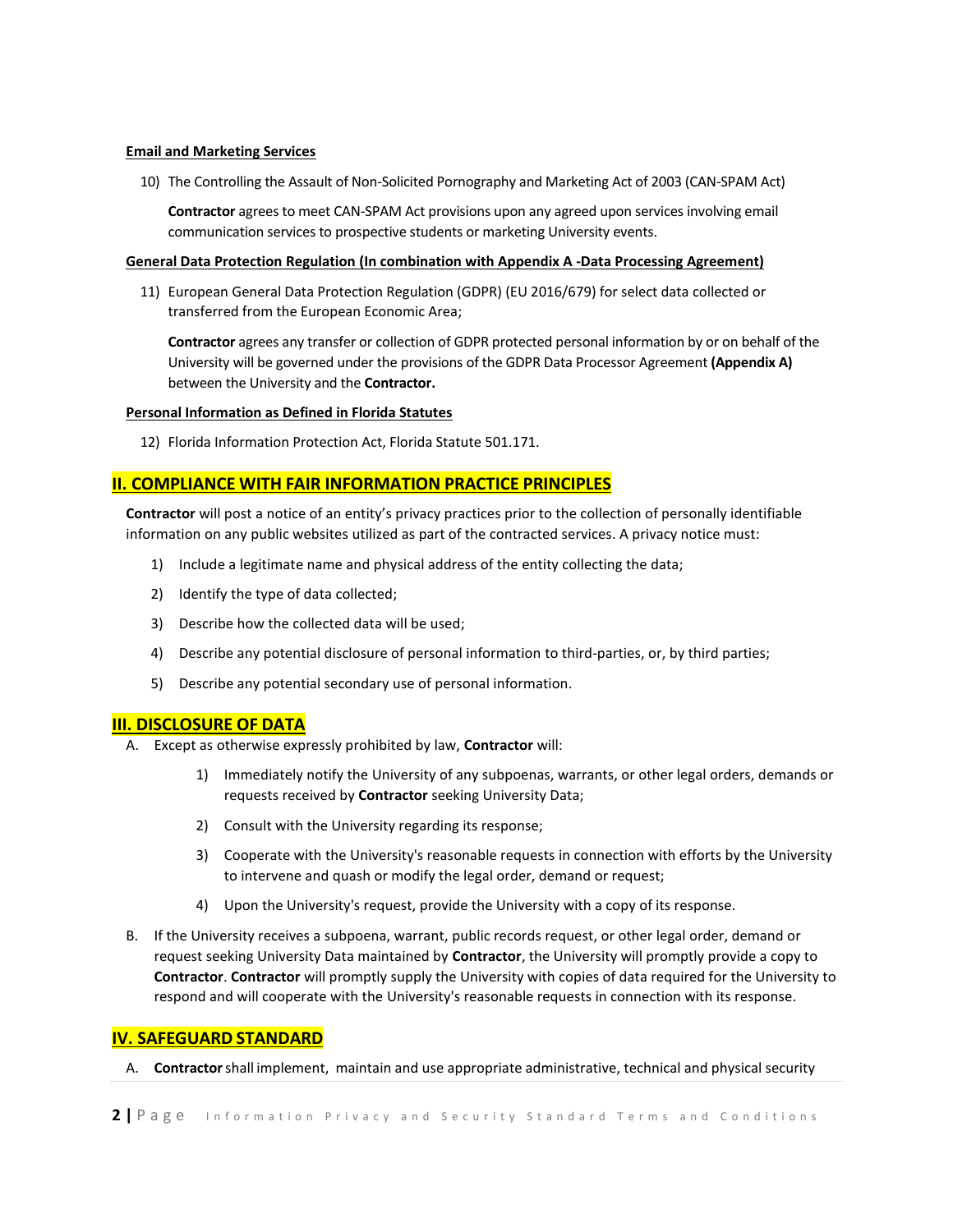measures to preserve the confidentiality (authorized access), integrity and availability of the Protected or Private Information. While **Contractor** has responsibility for the Protected or Private Information under the terms of its contract or agreement, **Contractor** shall ensure that such security measures are regularly reviewed and revised to address evolving threats and vulnerabilities.

- B. **Contractor** shall not store, process, transmit, or provide remote support to University Protected or Private Information outside of data centers and support personnel located in the United States without the express prior written approval of the University.
- C. **All facilities** used to store, process, or transmit Protected or Private Information will employ commercial best practices, including appropriate administrative, physical, and technical safeguards, to secure such data from unauthorized access, disclosure, alteration, and use. Such measures will be no less protective than those used to secure **Contractor's** own data of a similar type, and in no event less than reasonable in view of the type and nature of the data involved.
- D. **Contractor** warrants that all Protected or Private Information will be encrypted in transmission (including via web interface) and may require encrypted storage at no less than 128-bit level encryption as negotiated by the University.
- E. **Contractor**willuseindustrystandardandup‐to-datesecuritytoolsandtechnologiessuchas antivirus protections, antimalware and ransomware protections, and intrusion prevention and detection methods in providing Services under this Agreement.
- F. **Contractor** will adhere to additional controls in Appendix B should it store, process, or transmit cardholder or sensitive authentication data associated with the contractual requirements of the Payment Card Industry-Data Security Standard (PCI DSS) published by the Payment Card Industry Security Standards Council.

# **V. DATA TRANSFER UPON TERMINATION OR EXPIRATION**

- A. Within 30 days of the termination, cancellation, expiration or other conclusion of the Agreement, **Contractor** shall return the Protected or Private University data to the University in an agreed upon format, unless the University requests in writing that such data be destroyed. This provision shall also apply to all Protected or Private Information that is in the possession of subcontractors or agents of **Contractor**. Such destruction shall be accomplished by "purging" or "physical destruction" in accordance with commercially reasonable standards for the type of data being destroyed (e.g., *Guidelines for Media Sanitization*, NIST Special Publication 800‐88 Revision 1. **Contractor**shall certify in writing to University that such return or destruction has been completed. Notwithstanding the expiration or termination of these terms for any reason, the obligations of confidentiality and non-use set forth in this document shall extend for a period of five years after such expiration or termination.
- B. **Contractor will notify the University of impending cessation of its business** and any contingency plans. This includes immediate transfer of any previously escrowed assets and data and providing the University access to **Contractor's** facilities to remove and destroy University-owned assets and data. **Contractor** shall implement its exit plan and take all necessary actions to ensure a smooth transition of service with minimal disruption to the University. **Contractor** will also provide a full inventory and configuration of servers, routers, other hardware, and software involved in service delivery along with supporting documentation, indicating which if any of these are owned by or dedicated to the University. **Contractor** will work closely with its successor to ensure a successful transition to the new equipment, with minimal downtime and effect on the University, all such work to be coordinated and performed in advance of the formal, final transition date.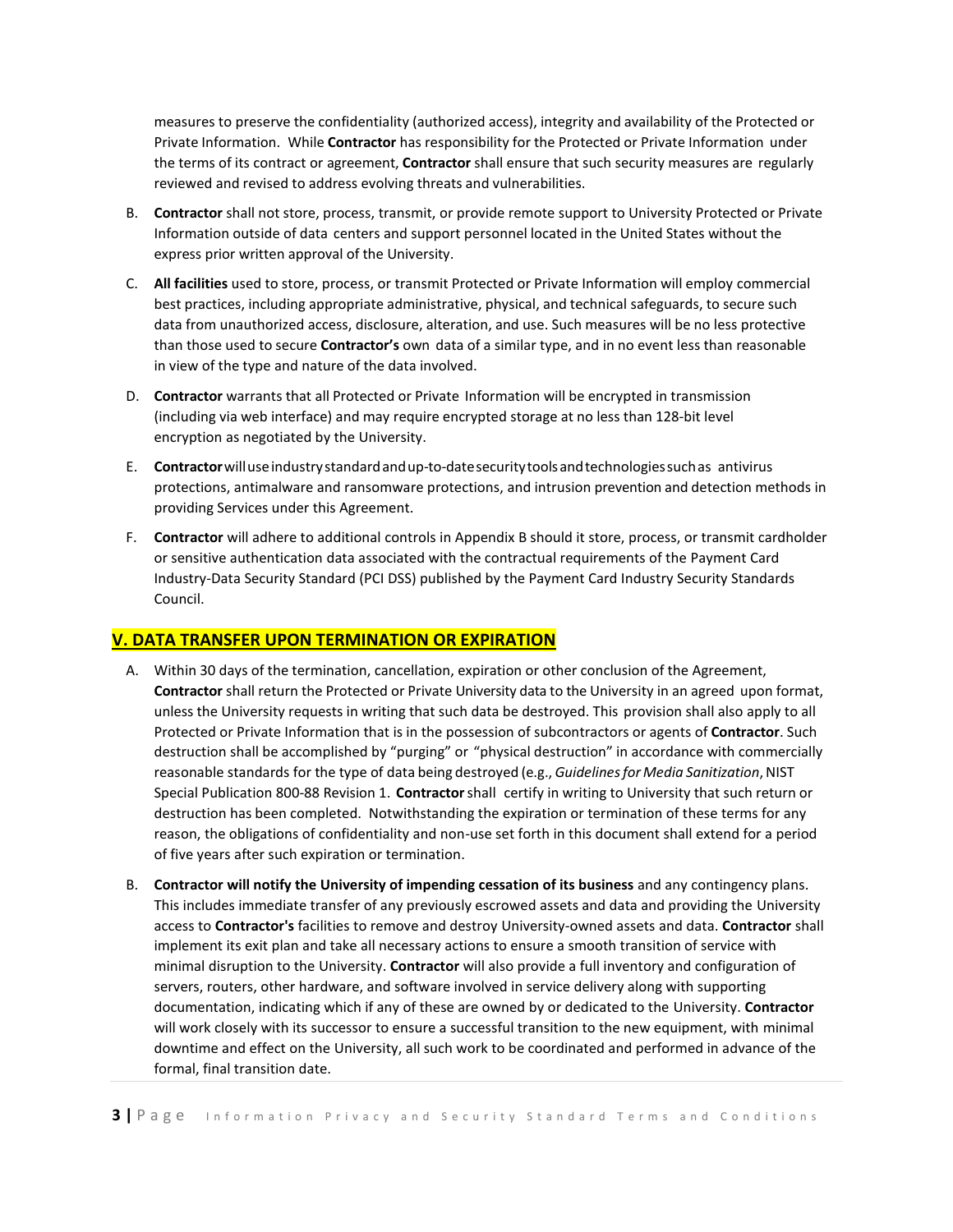# **VI. BREACHES OF PROTECTED INFORMATION**

- A. **Definition**. For purposes of this article, the term, "Security or Privacy Breach," has the meaning given to it under the applicable Florida Statute (F.S. 501.171(1)(a)), applicable state or federal rule/regulation, or contractual obligation.
- B. **Upon becoming aware of a Security or Privacy Breach**, or of circumstances that could have resulted in unauthorized access to or disclosure or use of University Data, **Contractor** will notify the University within 48-hours or as stipulated below for GLB/PCI DSS/NIST 800-171, fully investigate the incident, and cooperate fully with the University's investigation of and response to the incident. Except as otherwise required by law, **Contractor** will not provide notice of the incident directly to individuals whose Personally Identifiable Information was involved, regulatory agencies, or other entities, without prior written permission from the University.
	- 1) **Gramm-Leach‐Bliley Act** (GLB) (15 U.S.C. §§ 6801(b) and 6805(b)(2)) (Select Student Aid Data)- **Contractor** must report any "suspected" data breach on the day it is detected;
	- 2) **Payment Card Industry Data Security Standard** (PCI DSS) (Credit Card Data)- **Contractor** shall report both orally and in writing to the University. In no event shall the report be made more than one (1) day after **Contractor** knows or reasonably suspects a Breach has or may have occurred;
	- 3) **Controlled Unclassified Information in Nonfederal Systems and Organizations NIST Special Publication 800-171** (Select Research Data)- **Contractor** shall report both orally and in writing to the University. The report should be made more within one (1) day after **Contractor** knows or reasonably suspects a breach has or may have occurred.
- C. **Contractor's Security and Privacy Breach Report**shall identify:
	- 1) The nature of the unauthorized access, use or disclosure;
	- 2) The Protected or Private Information accessed, used or disclosed;
	- 3) The person(s) or entities who accessed, used and disclosed and/or received Protected or Private Information (if known);
	- 4) What **Contractor** has done or will do to mitigate any deleterious effect of the unauthorized access, use or disclosure;
	- 5) What corrective action **Contractor** has taken or will take to prevent future unauthorized access, use or disclosure;
	- 6) **Contractor** shall provide such other information, including a written report, as reasonably requested by University.
- D. **Costs Arising from Breach.** In the event of a Breach by the **Contractor** or subcontractor, **Contractor** agrees to indemnify and hold harmless the University arising from such Breach, including but not limited to costs of notification of individuals, establishing and operating call center(s), credit monitoring and/or identity restoration services, time of University personnel responding to Breach, civil or criminal penalties levied against the University, attorney's fees, court costs, etc. Any Breach may be grounds for immediate termination of this Agreement by the University.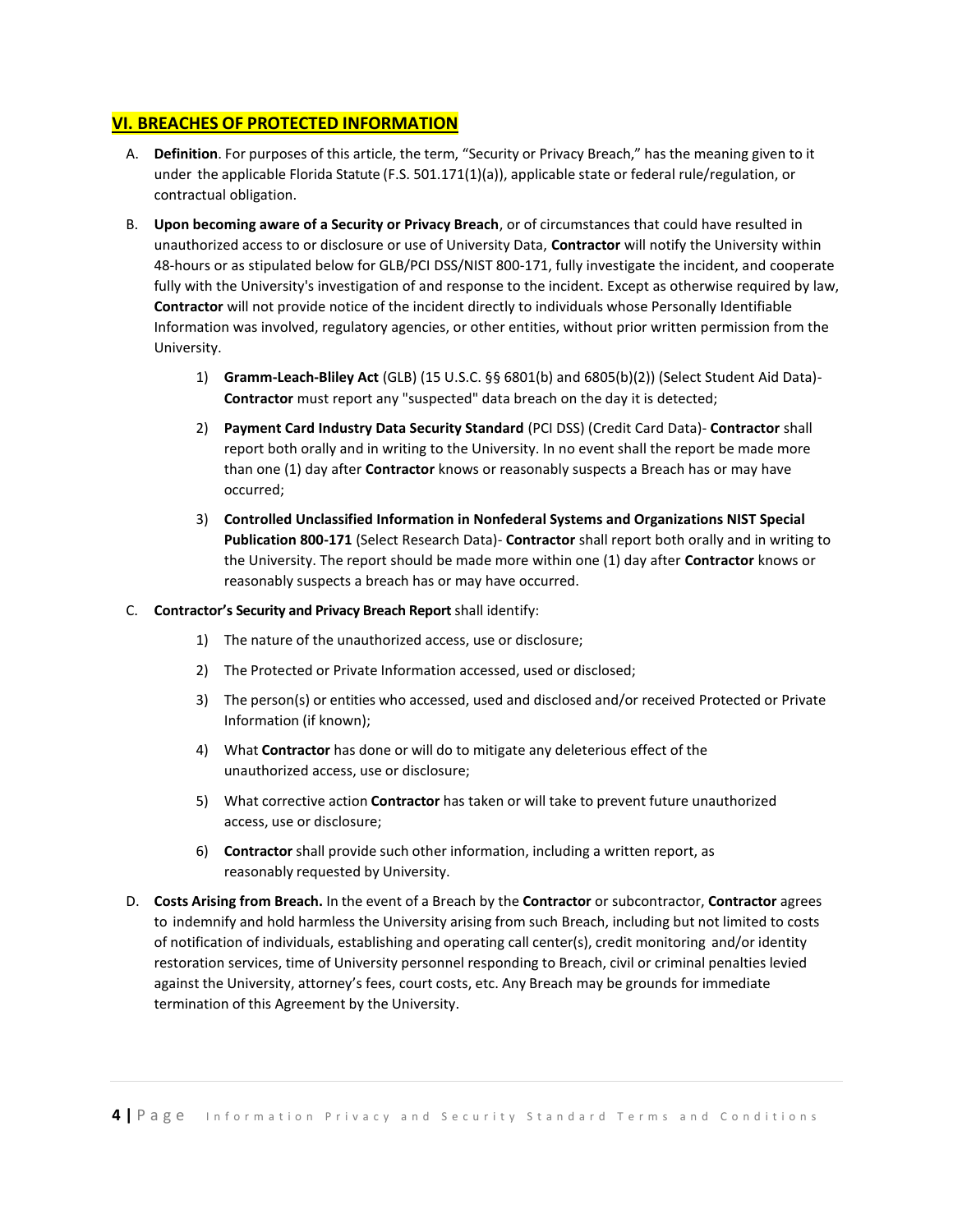# **VII. BUSINESS CONTINUITY AND DISASTER RECOVERY**

Notwithstanding business continuity and disaster recovery terms established in **Contractor's** current University contract or agreement which: negate, modify, or supersede the requirements included in this section; University confirmation that **Contractor** business continuity and disaster recovery capabilities are not required; or, business continuity and disaster recovery capabilities that are required by law, **Contractor** is responsible for having a Business Continuity Plan.

In the event of a Public or Institutional Emergency, **Contractor** will implement the applicable actions set forth in its Business Continuity Plan and will make other commercially practicable efforts to mitigate the impact of the event on the University. For clarification of intent, being obliged to implement the Plan is not of itself an occurrence of force majeure, and **Contractor** will not be entitled to any additional compensation, extension of time, or other accommodation, by virtue of having to implement its plan, unless otherwise agreed to by the University in writing. A Public or Institutional Emergency means a natural or manmade event that creates a substantial risk to the public, that causes or threatens death or injury to the general public, or that causes a significant disruption to the day-to-day business operations of the University.

# **VIII. RIGHT TO AUDIT**

**Contractor** agrees that, as required by applicable state and federal law, auditors from state, federal, Florida State University, or other agencies so designated by the State or University, shall have the option to a technology audit including obtaining the **Contractor's** latest public version of a SOC2 Type 2 report in addition to any financial audit terms of the outsourced service. Records pertaining to the service shall be made available to auditors and the University during normal working hours for this purpose.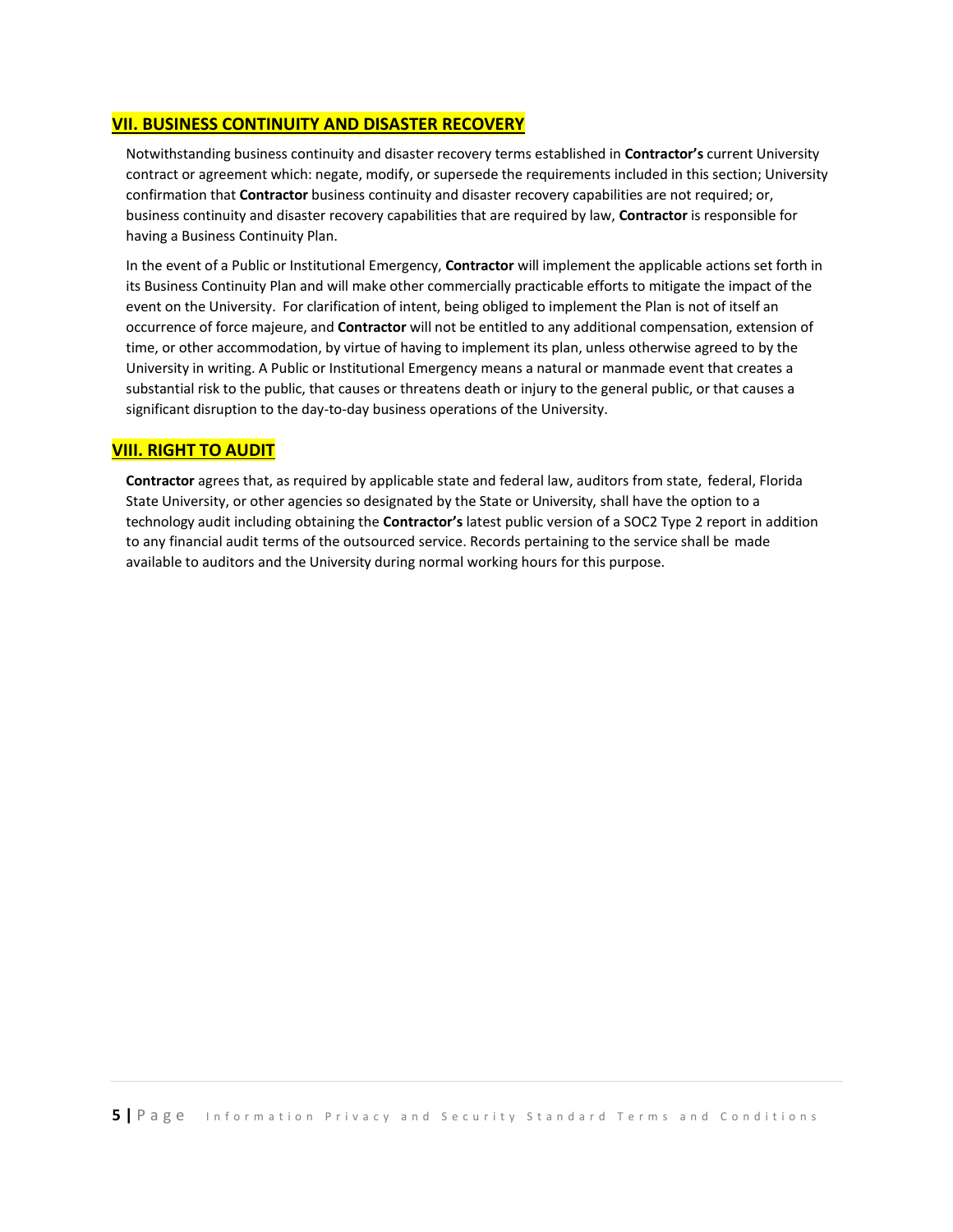# **Appendix A - GDPR Data Processor Agreement**

# **WHEREAS**

- (A) The university acts as a Data Controller.
- (B) The university wishes to subcontract certain Services, which imply the processing of personal data, to the Data Processor.
- (C) The Parties seek to implement a data processing agreement that complies with the requirements of the current legal framework in relation to data processing and with the Regulation (EU) 2016/679 of the European Parliament and of the Council of 27 April 2016 on the protection of natural persons with regard to the processing of personal data and on the free movement of such data, and repealing Directive 95/46/EC (General Data Protection Regulation).
- (D) The Parties wish to lay down their rights and obligations.

IT IS AGREED AS FOLLOWS:

# **1. Definitions andInterpretation**

- 1.1 Unless otherwise defined herein, capitalized terms and expressions used in this Agreementshall have the following meaning:
	- 1.1.1 "**Agreement**" means this Data Processing Agreement and all Schedules;
	- 1.1.2 "**University Personal Data**" means any Personal Data Processed by a Contracted Processor on behalf of university pursuant to or in connection with the Principal Agreement;
	- 1.1.3 "**Contracted Processor**"means a Subprocessor;
	- 1.1.4 "**Data Protection Laws**" means EU Data Protection Laws and, to the extent applicable, the data protection or privacy laws of any othercountry;
	- 1.1.5 "**EEA**" meansthe European Economic Area;
	- 1.1.6 "**EU Data Protection Laws**" means EU Directive 95/46/EC, as transposed into domestic legislation of each Member State and as amended, replaced or superseded from time to time, including by the GDPR and laws implementing or supplementing the GDPR;
	- 1.1.7 "**GDPR**" means EU General Data Protection Regulation 2016/679;
	- 1.1.8 "**Data Transfer**"means:
		- 1.1.8.1 a transfer of university Personal Data from the university to a Contracted Processor; or
		- 1.1.8.2 an onward transfer of university Personal Data from a Contracted Processor to a Subcontracted Processor, or between two establishments of a Contracted Processor,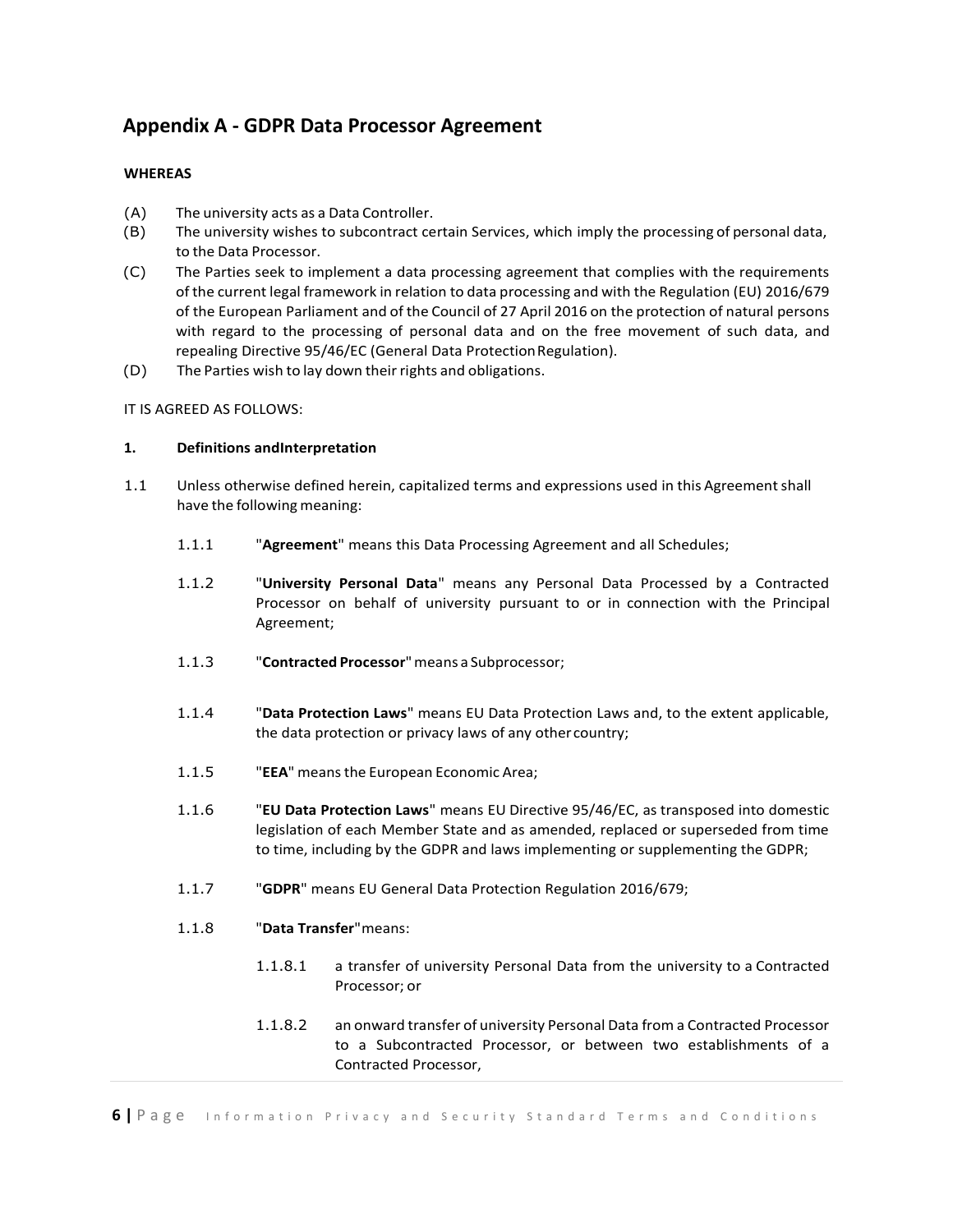in each case, where such transfer would be prohibited by Data Protection Laws (or by the terms of data transfer agreements put in place to address the data transfer restrictions of Data Protection Laws);

- 1.1.9 "**Services**" means the agreed upon processing activities the **Contractor** provides as defined in the master agreement.
- 1.1.9 "**Subprocessor**" means any person appointed by or on behalf of Processor to process Personal Data on behalf of the university in connection with theAgreement.
- 1.2 The terms, "**Commission**", "**Controller**", "**Data Subject**", "**Member State**", "**Personal Data**", "**Personal Data Breach**", "**Processing**" and "**Supervisory Authority**" shall have the same meaning as in the GDPR, and their cognate terms shall be construed accordingly.

#### **2. Processing ofuniversity Personal Data**

- 2.1 Processorshall:
	- 2.1.1 comply with all applicable Data Protection Laws in the Processing of university Personal Data;and
	- 2.1.2 not Process university Personal Data other than on the relevant university's documentedinstructions.
- 2.2 The university instructs Processor to process university Personal Data.

#### **3. ProcessorPersonnel**

Processor shall take reasonable steps to ensure the reliability of any employee, agent or contractor of any Contracted Processor who may have access to the university Personal Data, ensuring in each case that access is strictly limited to those individuals who need to know / access the relevant university Personal Data, as strictly necessary for the purposesof the Master Service Agreement, and to comply with Applicable Laws in the context of that individual's duties to the Contracted Processor, ensuring that all such individuals are subject to confidentiality undertakings or professional orstatutory obligations of confidentiality.

#### **4. Security**

- 4.1 Taking into account the state of the art, the costs of implementation and the nature, scope, context and purposes of Processing as well as the risk of varying likelihood and severity for the rights and freedoms of natural persons, Processor shall in relation to the university Personal Data implement appropriate technical and organizational measures to ensure a level of security appropriate to that risk, including, as appropriate, the measures referred to in Article 32(1) ofthe GDPR.
- 4.2 In assessing the appropriate level of security, Processor shall take account the risks that are presented by Processing, in particular from a Personal DataBreach.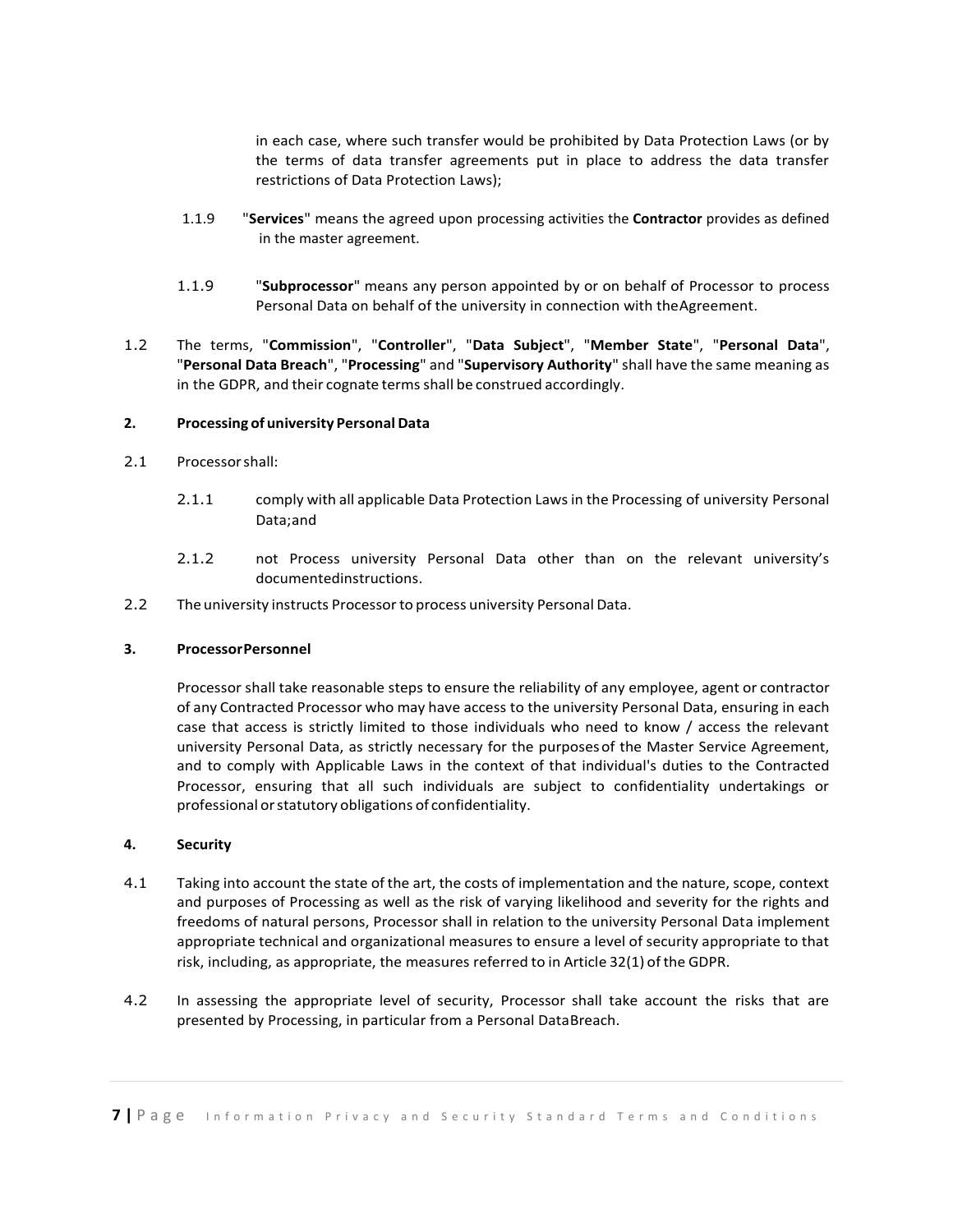# **5. Subprocessing**

5.1 Processor shall not appoint (or disclose any university Personal Data to) any Subprocessor unless required or authorized by the university. All subprocessing must occur pursuant to contractual terms necessitating the protection of university data as required herein.

# **6. Data SubjectRights**

6.1 Taking into account the nature of the Processing, Processor shall assist the university by implementing appropriate technical and organizational measures, insofar as this is possible, for the fulfilment of the university obligations, as reasonably understood by university, to respond to requests to exercise Data Subject rights under the Data Protection Laws.

# 6.2 Processorshall:

- 6.2.1 promptly notify university if it receives a request from a Data Subject under any Data Protection Law in respect of university Personal Data; and
- 6.2.2 ensure that it does not respond to that request except on the documented instructions of university or as required by Applicable Laws to which the Processor is subject, in which case Processor shall to the extent permitted by Applicable Laws inform university of that legal requirement before the Contracted Processor responds tothe request.

# **7. Personal DataBreach**

- 7.1 Processor shall notify university without undue delay upon Processor becoming aware of a Personal Data Breach affecting university Personal Data, providing university with sufficient information to allow the university to meet any obligations to report or inform Data Subjects of the Personal Data Breach under the Data Protection Laws.
- 7.2 Processor shall co-operate with the university and take reasonable commercial steps as are directed by university to assist in the investigation, mitigation and remediation of each such Personal Data Breach.

# **8. Data Protection ImpactAssessment and Prior Consultation**

Processor shall provide reasonable assistance to the university with any data protection impact assessments, and prior consultations with Supervising Authorities or other competent data privacy authorities, which university reasonably considers to be required by article 35 or 36 of the GDPR or equivalent provisions of any other Data Protection Law, in each case solely in relation to Processing of university Personal Data by, and taking into account the nature of the Processing and information available to, the ContractedProcessors.

# **9. Deletion orreturn of university Personal Data**

9.1 Subject to this section 9 Processor shall promptly and in any event within 30 business days of the date of cessation of any Services involving the Processing of university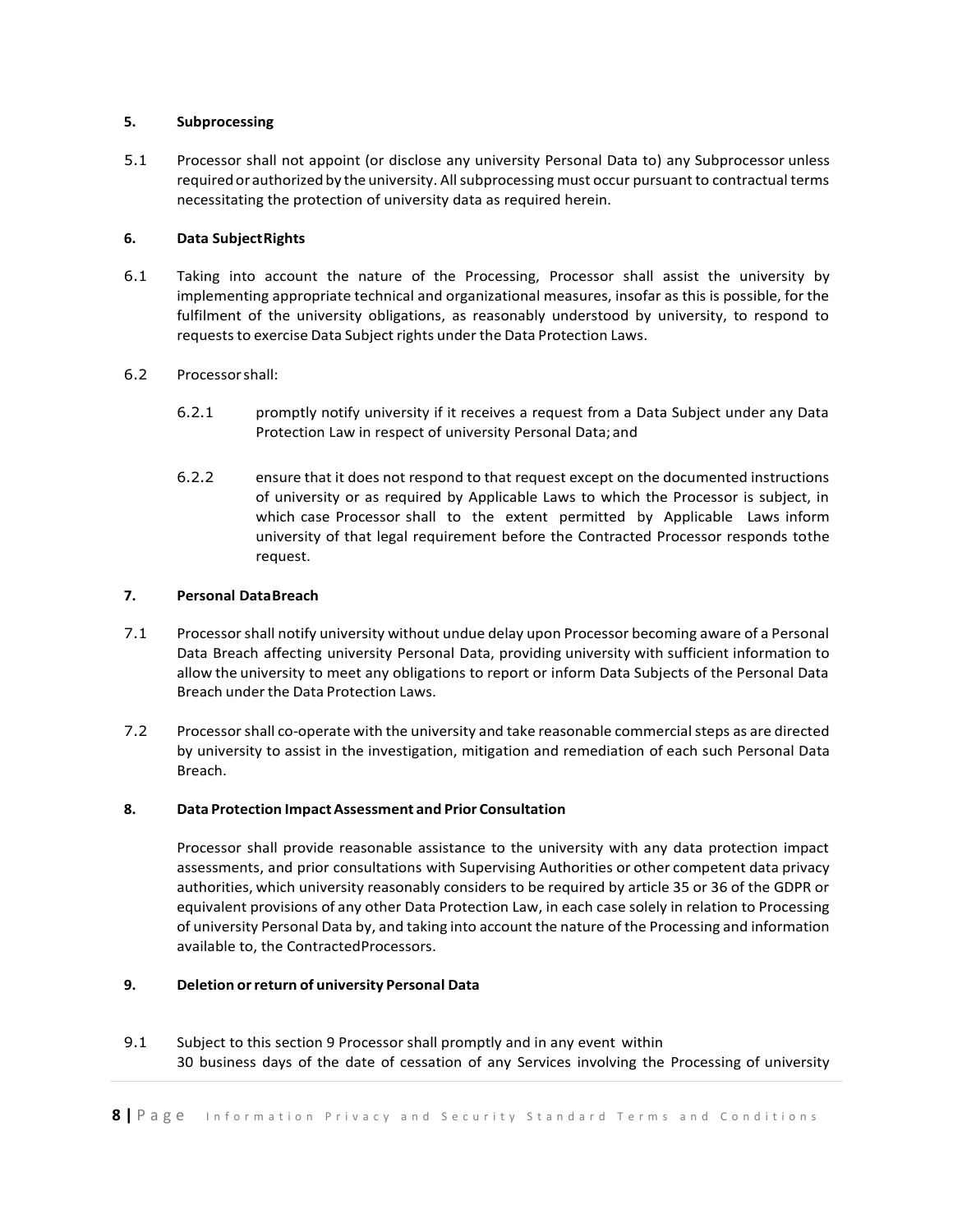PersonalData (the "**Cessation Date**"), delete and procure thedeletion of all copies ofthoseuniversity Personal Data.

9.2 Processor shall provide written certification to university that it has fully complied with this section 9 within 30 business days of the Cessation Date.

# **10. Auditrights**

- 10.1 Subject to this section 10, Processor shall make available to theuniversity on request all information necessary to demonstrate compliance with this Agreement, and shall allow for and contribute to audits, including inspections, by the university or an auditor mandated by the university in relation to the Processing of the university Personal Data by the Contracted Processors.
- 10.2 Information and audit rights of the university only arise under section 10.1 to the extent that the Agreement does not otherwise give them information and audit rights meeting the relevant requirements of Data Protection Law.

# **11. DataTransfer**

11.1 The Processor may not transfer or authorize the transfer of Data to countries outside the EU and/or the European Economic Area (EEA) without the prior written consent of the university. If personal data processed under this Agreement is transferred from a country within the European Economic Area to a country outside the European Economic Area, the Parties shall ensure that the personal data are adequately protected. To achieve this, the Parties shall, unless agreed otherwise, rely on EU approved standard contractual clauses for the transfer of personal data.

#### **12. GeneralTerms**

- 12.1 **Confidentiality.** Each Party must keep this Agreement and information it receives about the other Party and its business in connection with this Agreement ("**Confidential Information**") confidential and must not use or disclose that Confidential Information without the prior written consent of the other Party except to the extent that:
- (a) disclosure is required bylaw;
- (b) the relevant information is already in the public domain.
- 12.2 **Notices.** All notices and communications given under this Agreement must be in writing and will be delivered personally, sent by post or sent by email to the address or email address set out in the heading of this Agreement at such other address as notified from time to time by the Parties changingaddress.